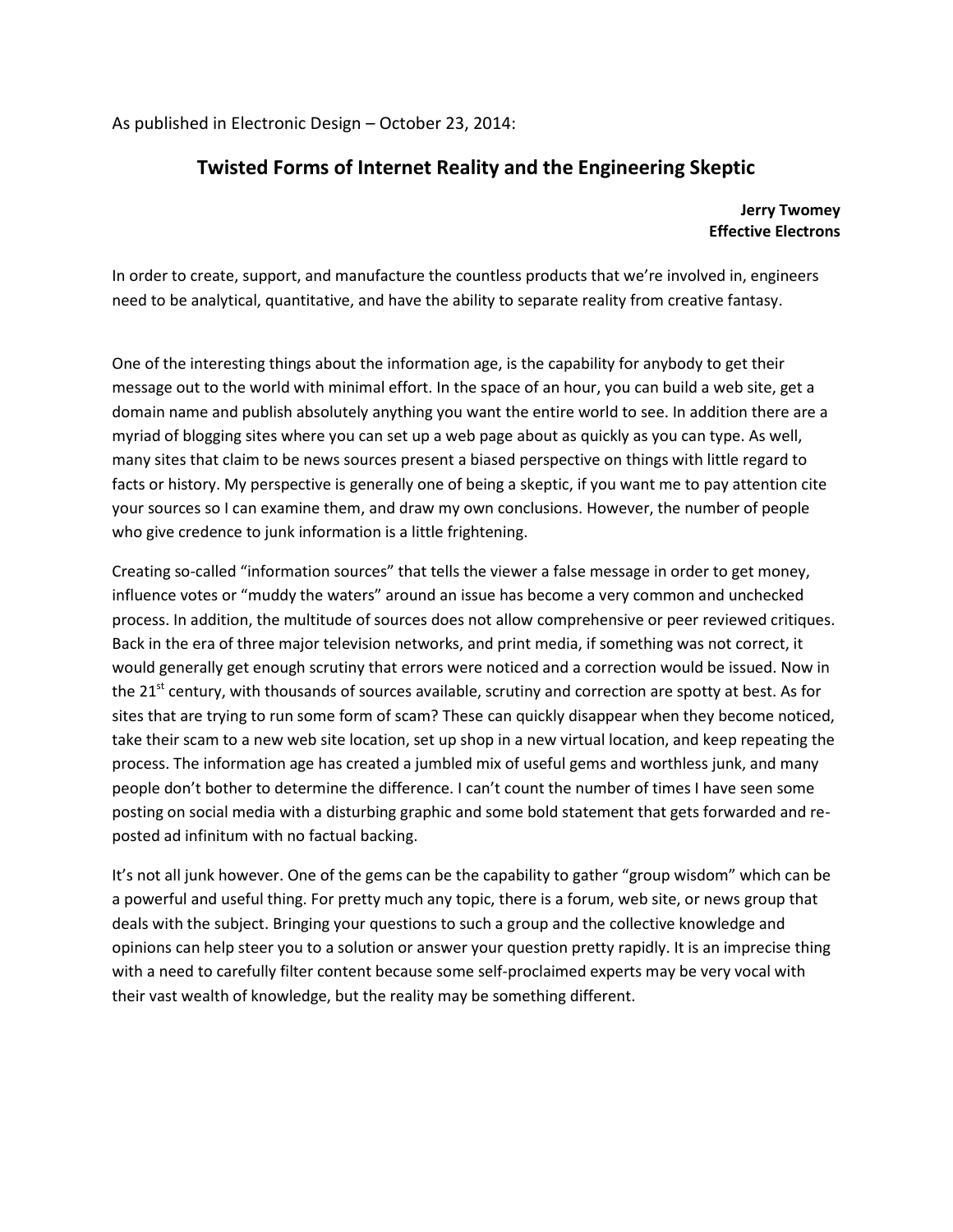Crowdsourcing of knowledge has been turned into a number of profitable businesses as well. One example is in the area of patent law. One of the most tedious and time consuming parts of prior art research in patent law is now done through a web site, where the desired targets are defined and people can provide prior art examples for financial incentives. There are a number of patents out there where a wealth of prior art exists and the collective research can bring that material to light quickly. By crowdsourcing the search to many researchers via the web, a comprehensive prior art search can happen quickly.

One particular area of crowdsourcing that I have mixed opinions on is the area of crowd-funding. There are a number of web sites that allow you to define a fundraising campaign for pretty much anything and raise money to supposedly achieve that goal.

The merits of crowd-funding are many but there are also some concerns that I have. Where I see crowdfunding working well is in areas that are difficult to find conventional sources of backing, or where the project is so niche that a special interest group needs to be appealed to. One area that I see this works well in is the creation of limited volume specialty items. For EE's and people involved in hobby level electronics, there have been a number of devices crowd-funded that appeal to certain groups. This includes add on accessories for Arduino and Raspberry Pi devices, driver and controller boards for robotics, and similar.

Another recent crowdfunding campaign involved raising the money to re-start an observational satellite that NASA no longer had the money to keep running, but felt that could still do some useful work.

# http://spacecollege.org/isee3/

A crowd funded effort was able to get the 36 year old space probe up and running again, with hopefully some useful data to be obtained. The appeal for funding was well defined the limitations and risks were laid out in a factual, honest manner, so people were properly informed and not deceptively pumped for money. Launched in 1978, the satellite is well past its original mission so NASA did not have the money to keep this alive. For this sort of effort I am a big supporter, if NASA can't fund it but enough people are willing to provide the money, hopefully some useful observational data will be the outcome.

Other crowdfunding topics with promise includes appeals for research money where the goals, limitations, possible rewards and possible failures are all laid out clearly as part of the funding appeal. However, crowd funding of the strange, bizarre and deceptive also happen. As I write this one crowdfunding campaign has raised over \$50 thousand dollars to make potato salad.

#### https://www.kickstarter.com/projects/324283889/potato-salad

Things like this I see a certain humor in. The person who set up the campaign was not out to deceive or defraud, but rather set up a campaign with a modest goal of \$10, and social media of various forms got a hold of it and it and the result snowballed into something much bigger. Seems silly, but there is no intentional deception going on, so people are free to spend their money as they see fit. It does clearly demonstrate the power of crowd sourcing combined with viral social media however.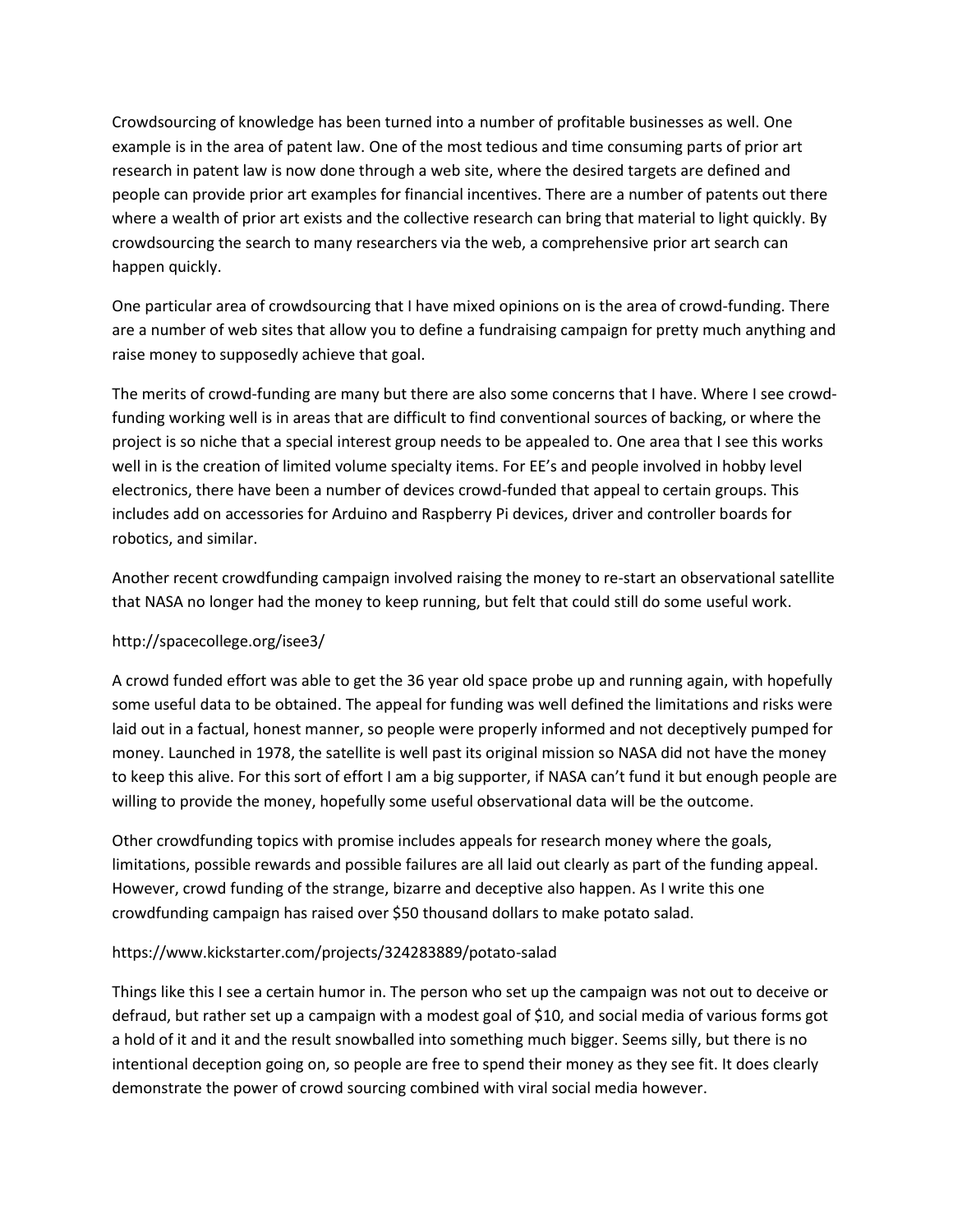I think that having alternative paths to fundraise are a good thing, but it is pretty obvious that due diligence on the fundraiser, or the viability of their goals generally does not happen. I have been approached by several groups that crowd-funded a project, knew nothing about the electronics needed in the project and had already spent most of the money elsewhere. I have heard of several of these "campaigns" where the people took the money and did not use it for the stated goals, or the thing that they were trying to fund will never work in reality.

Using the word "never" is something I try to avoid, but some examples came to my attention recently when people asked me about the viability of the idea.

Solar Roadways raised over 2 million dollars on an idea that most engineers will quickly see as impractical for many reasons. The whole idea centers around putting down solar panels embedded in the road. These devices are going to (magically) power the grid, melt ice off of the roads, provide lighted street markers, drain water from the streets, and provide a path for underground cables.

# https://www.indiegogo.com/projects/solar-roadways

This is one of those ideas where marketing wins out over realistic engineering. They put together a very persuasive set of material to sell the idea while ignoring all the practical and quantitative issues. Most engineers can see problems with energy storage, reliability of interconnects, more cost effective options to deploy solar, and many other issues that make this a non starter for the widespread deployment they propose. Keep in mind I don't say "never" to teleportation, moving faster than light, or time travel. This however is never going to happen as described. Cover the roof of every building in the country with solar energy before you start putting it under our tires. This effort shows the power of good marketing, but no practical engineering.

How about a device that claims to charge your cell phone 92% faster? This is a fundraiser for devices that sit in line with a USB port, and a cell phone. It is not a charger but merely an in-line device that sits between the phone and the charger. They have raised over \$400,000 dollars for something that I know will not do what is claimed.

# https://www.kickstarter.com/projects/plxdevices/legion-meter-charge-your-smartphone-92-faster

This is one of those dubious projects with wild claims that raises a number of red flags. The charging rate for the battery in a phone is set by the charge controller in the phone, not by something outside the phone. The USB device can communicate its power capabilities to the phone and the phones internal charger can adjust accordingly.

# http://www.usb.org/developers/powerdelivery/